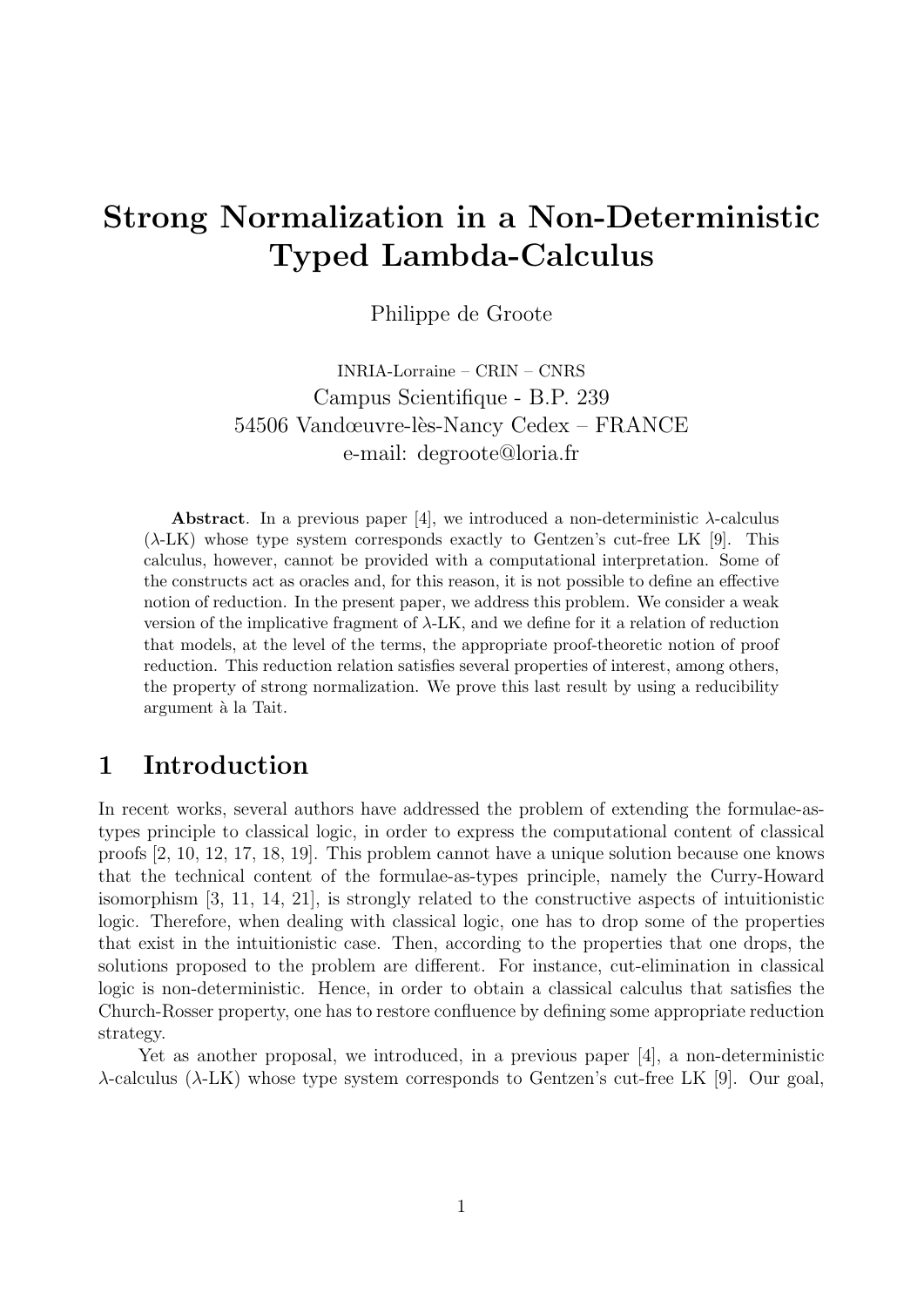however, was not to express the computational content of classical logic but rather to provide a model in which the non-deterministic and non-constructive aspects of classical logic can be explained.

Our idea was to introduce a dummy element  $(\perp)$  to allow for the rule of right-weakening, a non-deterministic binary choice operators  $(- \nightharpoonup -)$  to allow for the rule of right-contraction, and a non constructive choice operator akin to Hilbert's  $\epsilon$  [16] to allow for the classical rule of right-implication. These features are highly non-deterministic. Moreover, because of the operator  $\epsilon$  that acts as an oracle, this non-determinism must be interpreted in an angelic way. Because of this, it is not possible to provide  $\lambda$ -LK with usual reduction rules that would model faithfully the proof-theoretic process of cut-elimination.

In this paper, we study more deeply this last problem and we show that the angelic nature of  $\lambda$ -LK is only related to the operator  $\epsilon$ . In contrast, the non-determinism that arises from the right structural rules may be handled by using appropriate reduction rules.

Technically, we consider a weakening of the implicative fragment of λ-LK that is obtained by dropping the  $\epsilon$  operator. The resulting system, that we have called  $\lambda$ -wLK<sup> $\rightarrow$ </sup> (read "weak lambda-LK"), remains a non-deterministic typed  $\lambda$ -calculus. Its typing system is a sequent calculus whose sequents may be manifold concluded. The underlying logic, however, is intuitionistic because of some proviso on the introduction rule of implication. It is then possible to define a reduction relation between the terms of  $\lambda$ -wLK that models a proof-theoretic notion of proof reduction. This reduction relation satisfies the properties of subject reduction, of Church-Rosser, and of strong normalization.

We prove this last property by using Gallier-Koletsos version of reducibility, as described in [8]. J. Gallier claims that this variant of the reducibility method is smoother than other versions in the sense that it can be easily adapted to various typed calculi. Our proof is also an illustration of this fact.

### 2 Problems with  $\lambda$ -LK

The idea behind the design of  $\lambda$ -LK [4] was to add three new constructs to the ones of the  $\lambda$ -calculus: a special constant  $(\bot)$  and two non-deterministic choice operators  $(- \parallel -$  and  $\epsilon(-)$ ). The intuitive meaning of these constructs is the following:

 $\perp$  is a fictitious proof; in some sense, it stands for something that does not exist;

 $-\Vert -\Vert$  is a binary choice operator whose non-determinism is angelic; the value of M  $\Vert N$ is the value of  $M$  or the value of  $N$  but cannot be fictitious unless the values of both  $M$  and  $N$  are fictitious;

 $\epsilon(-)$  is a choice operator akin to Hilbert's  $\epsilon$  [16]; if  $\alpha$  is a non-empty type,  $\epsilon(\alpha)$  stands for some element of  $\alpha$ ; if  $\alpha$  is empty,  $\epsilon(\alpha)$  is a fictitious term.

These constructs are used to decorate the formulas occurring in the right-hand side of a classical sequent. More precisely, they are used in the right rules as follows: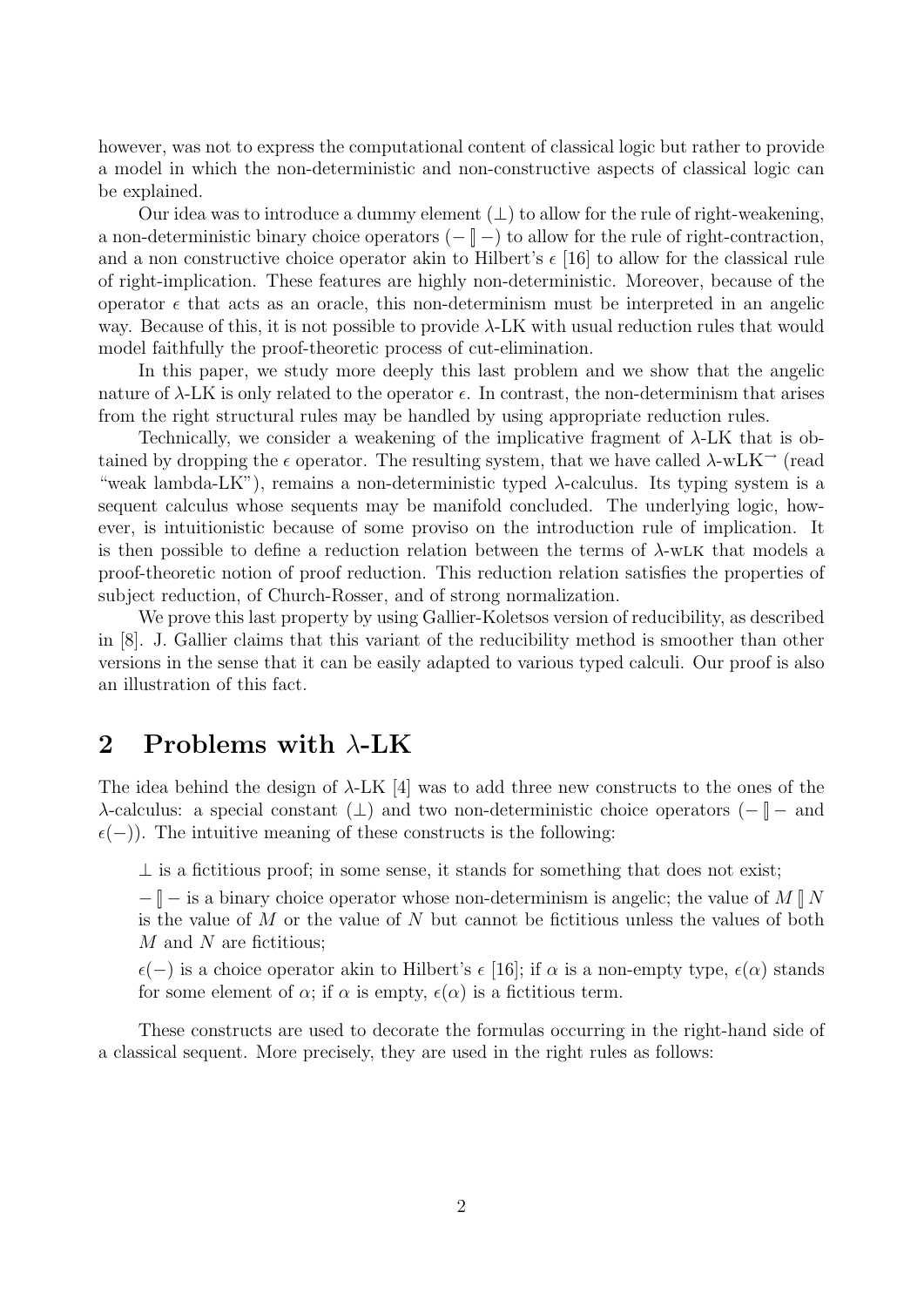$$
\frac{\Gamma \vdash \Theta}{\Gamma \vdash \Theta, \bot : \alpha} \qquad \qquad \text{(weakening - right)}
$$
\n
$$
\frac{\Gamma \vdash \Theta, M : \alpha, N : \alpha}{\Gamma \vdash \Theta, M \mathbin{N} : \alpha} \qquad \qquad \text{(contraction - right)}
$$
\n
$$
x : \alpha, \Gamma \vdash \Theta, M : \beta
$$
\n
$$
\frac{x : \alpha, \Gamma \vdash \Theta, M : \beta}{\Gamma \vdash \Theta[x := \epsilon(\alpha)], \lambda x : \alpha. M : \alpha \to \beta} \qquad \qquad \text{(implication - right)}
$$

As far as cut-free proofs are concerned, the system  $\lambda$ -LK is satisfactory. If one allows for cuts, however, there is a mismatch between  $\beta$ -reduction, which acts at the local level of the terms, and cut elimination, which acts at the global level of the sequents. This can be shown by considering the main step of cut elimination:

$$
\begin{array}{cccc}\n\vdots & \vdots & \vdots & \vdots \\
\Pi_1 & \Pi_2 & \Pi_3 & \Pi_4 \\
\vdots & \vdots & \vdots & \vdots \\
\hline\n\pi \cdot \alpha, \Gamma \vdash \Theta, M : \beta & \Delta_1 \vdash \Xi_1, N : \alpha & y : \beta, \Delta_2 \vdash \Xi_2 \\
\hline\n\Gamma \vdash \Theta[x := \epsilon(\alpha)], \lambda x : \alpha. M : \alpha \to \beta & z : \alpha \to \beta, \Delta_1, \Delta_2 \vdash \Xi_1, \Xi_2[y := (z N)] \\
\hline\n\Gamma, \Delta_1, \Delta_2 \vdash \Theta[x := \epsilon(\alpha)], \Xi_1, \Xi_2[y := (\lambda x : \alpha. M) N]\n\end{array}
$$
 *CUT*

reduces to:

$$
\begin{array}{cccc}\n\vdots & \vdots & \vdots & \vdots \\
\Pi_2 & \Pi_1 & & \vdots \\
\hline\n\Delta_1 \vdash \Xi_1, N : \alpha & x : \alpha, \Gamma \vdash \Theta, M : \beta & & \Pi_3 \\
\hline\n\Delta_1, \Gamma \vdash \Xi_1, \Theta[x := N], M[x := N] : \beta & & \n\mathcal{U}T & \frac{\vdots}{y : \beta, \Delta_2 \vdash \Xi_2} \\
\hline\n\Delta_1, \Gamma \vdash \Xi_1, \Theta[x := N], M[x := N] : \beta & & \n\mathcal{U}T & & \n\end{array}
$$
\n
$$
\begin{array}{cccc}\n\Delta_1, \Gamma \vdash \Xi_1, \Theta[x := N], \Delta_2 \vdash \Xi_1, \Theta[x := N], \Xi_2[y := M[x := N]] \\
\hline\n\overline{\Gamma, \Delta_1, \Delta_2 \vdash \Theta[x := N], \Xi_1, \Xi_2[y := M[x := N]]}\n\end{array}
$$
\n
$$
\begin{array}{cccc}\n\Box\n\end{array}
$$

The sequent obtain by cut elimination is the following one:

 $Γ, Δ<sub>1</sub>, Δ<sub>2</sub>$  ← Θ[x:=N],  $\Xi_1$ ,  $\Xi_2[y:=M[x:=N]]$ 

On the other hand, the process of  $\beta$ -reduction yields the following result:

$$
\Gamma, \Delta_1, \Delta_2 \vdash \Theta[x:=\epsilon(\alpha)], \Xi_1, \Xi_2[y:=M[x:=N]]
$$

In fact the problem of providing  $\lambda$ -LK with an appropriate reduction theory is twofold. On the one hand, as suggested by the above example, we should allow for non-effective reductions related to the  $\epsilon$ -construct. On the other hand, we must also provide reduction rules related to the constant  $\perp$  and the operator  $(- \parallel -).$ 

In this paper, we address the second question by considering the system  $\lambda$ -LK without the operator  $\epsilon$ .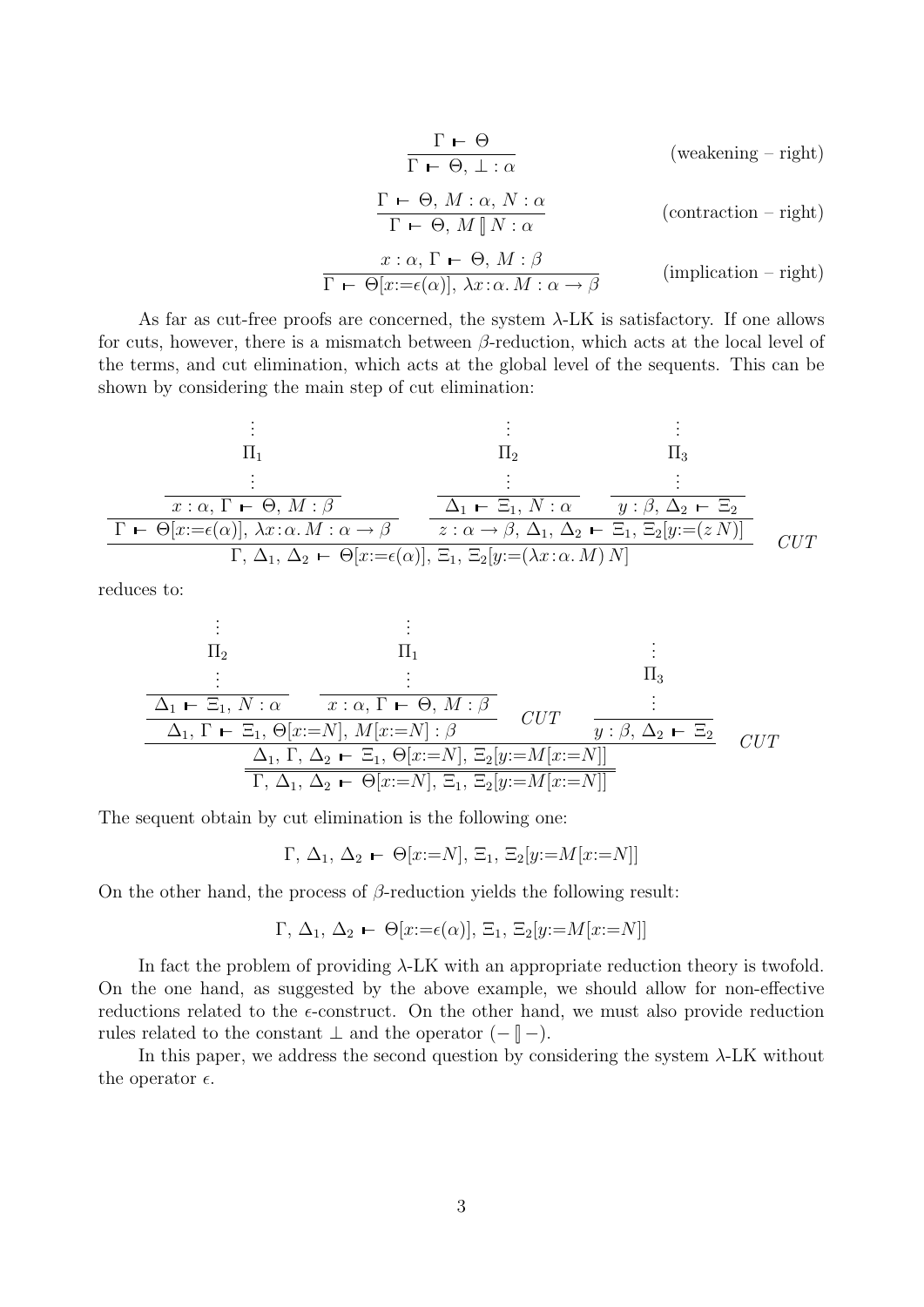# 3 Formal Definition of  $\lambda$ -wLK<sup>→</sup>

In this section, we introduce formally  $\lambda$ -wLK<sup> $\rightarrow$ </sup>, which is obtained from the implicative fragment of  $\lambda$ -LK by dropping the  $\epsilon$  operator. For more motivations about the design of  $\lambda$ -LK we report the reader to our previous work [4].

**Definition 3.1** (Syntax of Raw Terms) Let  $A$  be a countably infinite set of type-variables. The set  $T$  of types of  $\lambda$ -wLK<sup> $\rightarrow$ </sup> is inductively defined as follows:

- (i) if  $a \in \mathcal{A}$  then  $a \in \mathcal{T}$ ;
- (ii) if  $\alpha, \beta \in \mathcal{T}$  then  $(\alpha \to \beta) \in \mathcal{T}$ .

Let X be a countably infinite set of term-variables. The set  $\Lambda_{\text{wLK}}$  of terms of  $\lambda$ -wLK<sup> $\rightarrow$ </sup> is inductively defined as follows:

- (i)  $\perp_{\alpha} \in \Lambda_{wLK}$  for each  $\alpha \in \mathcal{T}$ ;
- (ii) if  $x \in \mathcal{X}$  then  $x \in \Lambda_{wLK}$ ;
- (iii) if  $x \in \mathcal{X}$ ,  $\alpha \in \mathcal{T}$  and  $M \in \Lambda_{\text{wLK}}$  then  $(\lambda x : \alpha \cdot M) \in \Lambda_{\text{wLK}}$ .
- (iv) if  $M, N \in \Lambda_{\text{wLK}}$  then  $(M N) \in \Lambda_{\text{wLK}}$ ;
- (v) if  $M, N \in \Lambda_{\text{wLK}}$  then  $(M \parallel N) \in \Lambda_{\text{wLK}}$ .

The relation of syntactic identity ( $\equiv$ ) between the terms of  $\lambda$ -wLK<sup>→</sup> is defined as the finest congruence containing the relation of  $\alpha$ -conversion and satisfying the three following axioms:

$$
((M \mathbin{R} N) \mathbin{R} O) \equiv (M \mathbin{R} (N \mathbin{R} O)) \qquad (M \mathbin{R} N) \equiv (N \mathbin{R} M) \qquad (M \mathbin{R} M) \equiv M
$$

From now on, any term M will stand for its class of equivalence modulo  $\equiv$ . The notation

$$
\bigcup_{i \in n} M_i
$$

will stand for the term  $(M_0 \llbracket M_1 \rrbracket \cdots \llbracket M_{n-1}),$  where no  $M_i$  is of the form  $M_i' \llbracket M_i''$ . Neverthe less, in order to simplify the notation, we will sometimes write  $M_1 \parallel M_2$  to mean  $\parallel_{i \in n} M_i$ .

We use  $\alpha, \beta, \gamma, \ldots$  to denote types and  $M, N, O, \ldots$  to denote terms. Expressions of the form  $M : \alpha$  are called statements, or declarations when M is a variable. A sequence of declarations  $(x_1 : \alpha_1, \ldots, x_n : \alpha_n)$  where all the  $x_i$ 's are different is called a context. We use  $\Gamma, \Delta, \ldots$  to denote contexts, and  $\Theta, \Xi, \ldots$  to denote sequences of statements. The expression  $M[x:=N]$  denotes the result of substituting N for the free occurrences of x in M. If  $\Theta$  is the sequence  $(M_1 : \alpha_1, \ldots, M_n : \alpha_n)$  then  $\Theta[x:=N]$  is the sequence  $(M_1[x:=N]$ :  $\alpha_1, \ldots, M_n[x:=N]: \alpha_n$ ).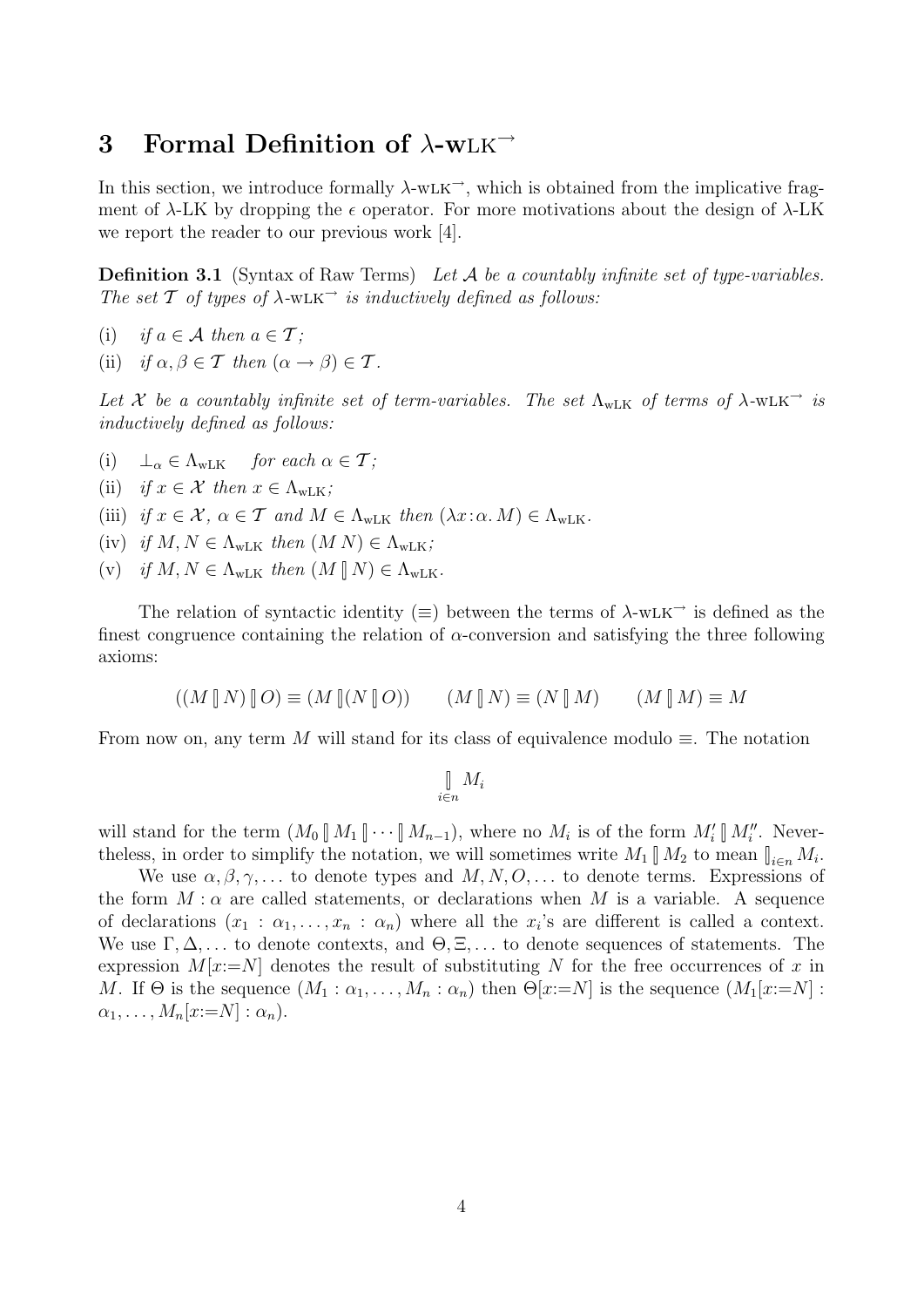Definition 3.2 (Type Assignment) The type assignment system of  $\lambda$ -wLK<sup> $\rightarrow$ </sup> consists of the following rules:

(i) 
$$
\Gamma \vdash \Gamma
$$

(ii) 
$$
\Gamma, x : \alpha, y : \beta, \Delta \vdash \Theta
$$
 (iii)  $\Gamma \vdash \Theta, M : \alpha, N : \beta, \Xi$   
\n $\Gamma, y : \beta, x : \alpha, \Delta \vdash \Theta$  (iii)  $\Gamma \vdash \Theta, N : \beta, M : \alpha, \Xi$   
\n(iv)  $\frac{\Gamma \vdash \Theta}{x : \alpha, \Gamma \vdash \Theta}$  (v)  $\frac{\Gamma \vdash \Theta}{\Gamma \vdash \Theta, \bot_{\alpha} : \alpha}$   
\n(vi)  $\frac{y : \alpha, z : \alpha, \Gamma \vdash \Theta}{x : \alpha, \Gamma \vdash \Theta[y := x][z := x]}$  (vii)  $\frac{\Gamma \vdash \Theta, M : \alpha, N : \alpha}{\Gamma \vdash \Theta, M \parallel N : \alpha}$   
\n(viii)  $\frac{\Gamma \vdash \Theta, M : \alpha \rightarrow \beta \Delta \vdash \Xi, N : \alpha}{\Gamma, \Delta \vdash \Theta, \Xi, MN : \beta}$   
\n(ix)  $\frac{x : \alpha, \Gamma \vdash \Theta, M : \beta}{\Gamma \vdash \Theta, \lambda x : \alpha, M : \alpha \rightarrow \beta}$  if x does not occur free in  $\Theta$ .

In Rule (iv) and Rule (vi), the variable x must be fresh. Let  $M \in \Lambda_{\text{wLK}}$ . We say that M is a well-typed term of  $\lambda$ -wLK<sup> $\rightarrow$ </sup> if and only if there exist a context Γ, a sequence of statements Θ, and a type  $\alpha$  such that the sequent  $\Gamma \vdash \Theta$ ,  $M : \alpha$  is derivable.

The non-occurrence condition of Rule (ix) is sufficient to force our system to remain intuitionistic. This is not surprising because there is a strong connection between semantic tableaux and our system. For classical logic, the method of semantic tableaux corresponds exactly to the sequent system G1 of Kleene [15]. For intuitionistic logic there is no similar correspondence: in intuitionistic tableaux one deals with sets of  $F$ -signed formulas [5], while the succedent of any intuitionistic sequent contains at most one formula. The only difference between intuitionistic and classical tableaux for propositional logic lies in the treatment of an  $F$ -signed implication or negation. The non-occurrence condition of Rule (ix) can be seen as a refinement of a similar proviso that exists in the case of intuitionistic tableaux.

**Proposition 3.3** Let the sequent  $(x_i : \alpha_i)_{i \in n}$   $\vdash (M_j : \beta_j)_{j \in m}$  be derivable according to the system of Definition 3.2. Then the formula

$$
\bigwedge_{i\in n}\alpha_i \rightarrow \bigvee_{j\in m}\beta_j \tag{1}
$$

 $\Box$ 

is intuitionistically valid.

5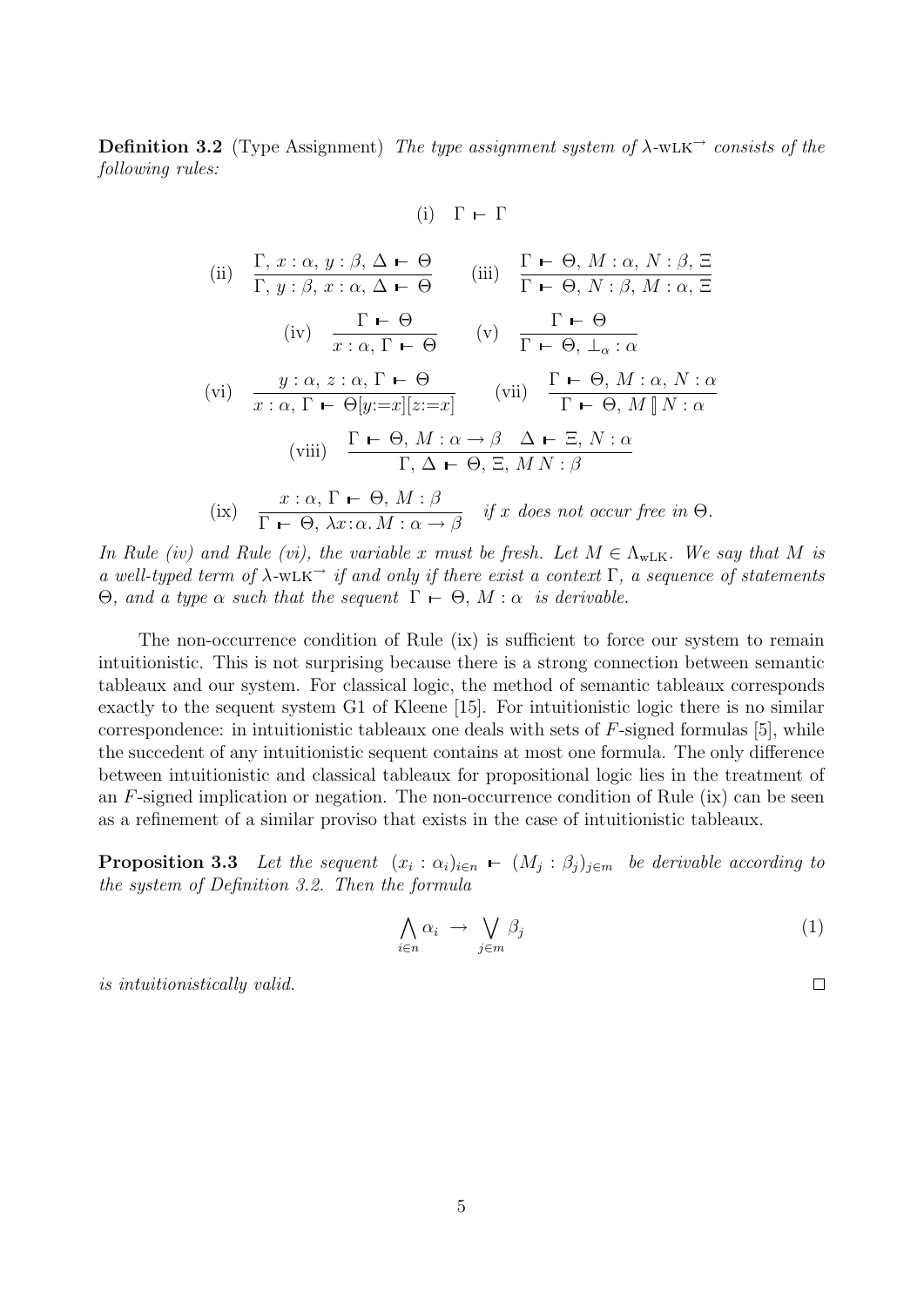### 4 Term and Proof Reduction

Prawitz has introduced, in the framework of Gentzen's NJ [9], the notion of normal proof [20]. Given any proof in NJ, its normal form may be reached by a process of proof reduction, which corresponds, through the isomorphism of Curry-Howard, to a relation of reduction between  $\lambda$ -terms.

In NJ, a proof is not in normal form when the principal formula of an elimination rule is obtained as the conclusion of the corresponding introduction rule. In the case of implication, such a proof corresponds to a  $\beta$ -redex. In our system, a formula may also be introduced by weakening and this possibility gives rise to additional reduction steps:

$$
\frac{\Gamma \vdash \Theta}{\Gamma \vdash \Theta, \bot_{(\alpha \to \beta)} : \alpha \to \beta} \xrightarrow{\vdots} \vdots
$$
\n
$$
\frac{\Gamma \vdash \Theta, \bot_{(\alpha \to \beta)} : \alpha \to \beta} {\Gamma, \Delta \vdash \Theta, \Xi, \bot_{(\alpha \to \beta)} M : \beta} \rightarrow \frac{\Gamma, \Delta \vdash \Theta, \Xi}{\Gamma, \Delta \vdash \Theta, \Xi, \bot_{\beta} : \beta}
$$

We must also allow for structural reductions that are related to the commutation of the right-contraction with application. Putting these ideas together, we are led to the following definition.

**Definition 4.1** (Reduction) The relation of one-step reduction  $(\rightarrow)$  is the smallest relation containing the following redex-contractum pairs and compatible with the term formation rules.

- (i)  $(\lambda x:\alpha \cdot M) N \rightarrow M[x:=N]$
- (ii)  $\perp_{(\alpha \to \beta)} M \to \perp_{\beta}$
- (iii)  $\perp_{\alpha} \parallel M \to M$
- $(iv)$   $\left( \begin{array}{c} \end{array} \right)$ i∈n  $M_i\, N \to \mathbb{I}$ i∈n  $M_i N$

The relation of strict reduction  $(\stackrel{+}{\rightarrow})$  is the transitive closure of the relation of one-step reduction. Finally, the relation of reduction  $(\rightarrow)$  is the reflexive closure of the relation of one-step reduction.

The reduction relation is such that the reducts of a well-typed term are typable with respect to the same context and within the same sequence of statements. This result is a piece of evidence that the reduction relation between terms models faithfully the process of proof reduction.

**Proposition 4.2** (Subject Reduction) Let  $\Gamma \vdash \Theta$ , M :  $\alpha$  be derivable and let  $M \rightarrow M'$ . Then the sequent  $\Gamma \vdash \Theta$ ,  $M' : \alpha$  is derivable.  $\Box$ 

The relation of reduction also satisfies the Church-Rosser property.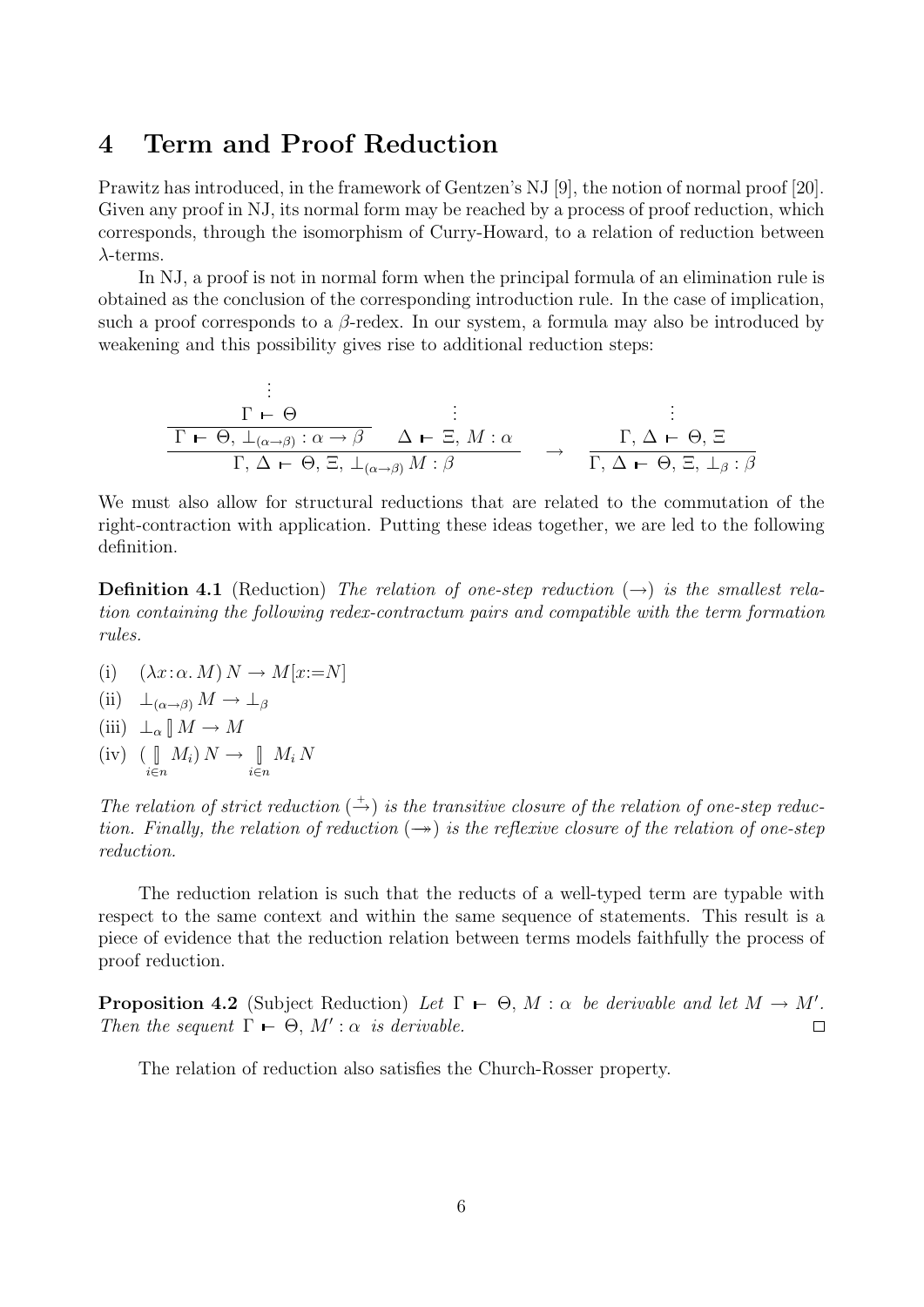#### 5 Strong Normalization

In this section we establish the main result of this paper, i.e., the strong normalization of the well-typed terms of  $\lambda$ -wLK<sup>- $\lambda$ </sup>. To this end we introduce a weaker notion of well-typedness. For technical reasons, this definition is a definition à la Church, and we assume the existence of a family  $(\mathcal{X}_{\alpha})_{\alpha \in \mathcal{T}}$ , where each  $\mathcal{X}_{\alpha}$  is a countably infinite set of variables of type  $\alpha$ .

**Definition 5.1** The family of sets  $(\Lambda_{\alpha})_{\alpha \in \mathcal{T}}$  of terms of type  $\alpha$  is inductively defined as follows:

- (i)  $\perp_{\alpha} \in \Lambda_{\alpha}$ ,
- (ii) if  $x \in \mathcal{X}_{\alpha}$  then  $x \in \Lambda_{\alpha}$ ,
- (iii) if  $x \in \mathcal{X}_{\alpha}$  and  $M \in \Lambda_{\beta}$  then  $\lambda x : \alpha \in \Lambda_{(\alpha \to \beta)},$
- (iv) if  $M \in \Lambda_{(\alpha \to \beta)}$  and  $N \in \Lambda_{\alpha}$  then  $(M N) \in \Lambda_{\beta}$ .
- (v) if  $M, N \in \Lambda_{\alpha}$  then  $(M \parallel N) \in \Lambda_{\alpha}$ .

Let  $\Gamma$  be an environment that agrees with  $(\mathcal{X}_{\alpha})_{\alpha \in \mathcal{T}}$ , i.e., an environment such that  $x \in \mathcal{X}_{\alpha}$  whenever  $x : \alpha$  occurs in  $\Gamma$ . It is easy to show that for every terms  $M_i$  and every types  $\alpha_i$   $(0 \leq i < n)$  such that

$$
\Gamma - (M_i : \alpha_i)_{i \in n}
$$

one has that  $M_i \in \Lambda_{\alpha_i}^{-1}$ . Therefore to show that every term well-typed according to Definition 3.2 is strongly normalizable with respect to the reduction relation of definition 4.1, we may show that every term in the family  $(\Lambda_{\alpha})_{\alpha \in \mathcal{T}}$  satisfies the same normalization property.

To show that every term in the family  $(\Lambda_{\alpha})_{\alpha \in \mathcal{T}}$  is strongly normalizable (SN, for short), we use a reducibility argument [7, 8, 11].

**Definition 5.2** (Reducibility) The sets  $\llbracket \alpha \rrbracket$  of reducible terms of type  $\alpha$  are inductively defined as follows:

(i)  $\llbracket \alpha \rrbracket = \{ M \in \Lambda_\alpha \mid M \text{ is } SN \}$  when  $\alpha$  is atomic,

(ii)  $[\![\alpha \to \beta]\!] = \{ M \in \Lambda_{(\alpha \to \beta)} \mid \text{ for all } N \in [\![\alpha]\!], (M N) \in [\![\beta]\!] \}.$ 

Our strong normalization proof is adapted from [8]. Following Gallier, we define the notions of *I-term, simple* term, and *stubborn* term.

**Definition 5.3** An I-term is a term of the form  $\perp_{\alpha}$ ,  $\lambda x : \alpha M$ , or  $(M \parallel N)$ . A simple terms is a term that is not an I-term (that is either a variable or an application). A stubborn term is a term that reduces (in zero or more steps) only to simple terms.

<sup>&</sup>lt;sup>1</sup>The converse, however, does not hold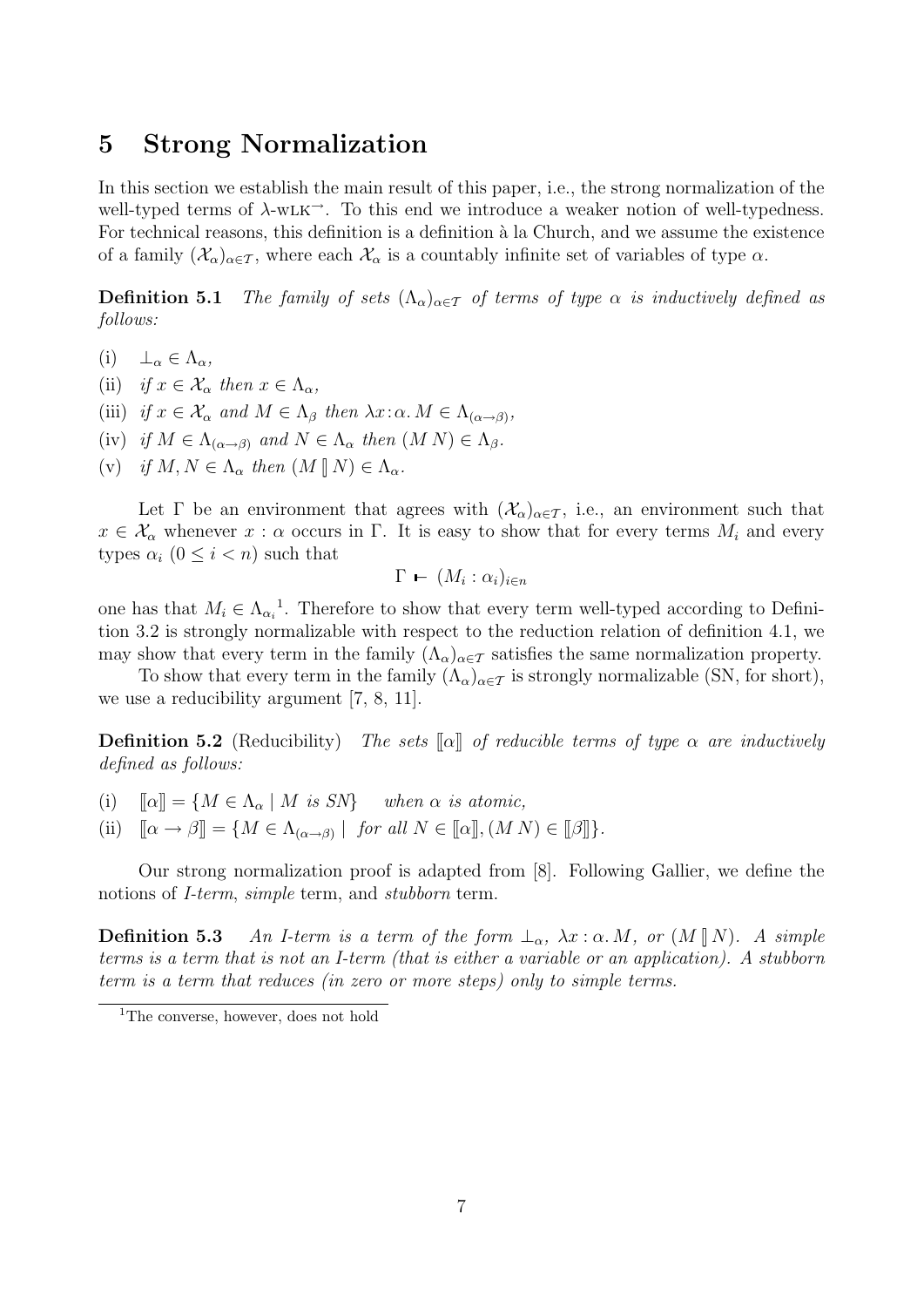In fact the I-terms are the terms that correspond to introduction rules. Their key property is that they give rise to a redex when applied to another term. Therefore to show that an application  $MQ$  is SN, it is sufficient to show that, for any I-term N such that  $M \to N$ , N Q is SN. This is an instance of the property (P3) in [8].

The stubborn terms, on the other hand, when applied to another term cannot give rise to a redex, even after reduction. Therefore, when a stubborn term is applied to another term, the resulting application and all its possible reducts are stubborn.

The strong normalization proofs consists of five lemmas. The first one concerns the following closure properties of the sets of reducible terms:

(R1) if  $M \in [\![\alpha]\!]$ , then M is SN;

(R2) if  $M \in [\![\alpha]\!]$  and  $M \to N$  then  $N \in [\![\alpha]\!]$ .

(R3) if M is simple, and if  $N \in [\![\alpha]\!]$  for any I-term N such that  $M \to N$ , then  $M \in [\![\alpha]\!]$ .

Remark that the second condition of Property  $(R3)$  is vacuously satisfied when M is stubborn. Therefore, Property (R3) implies that every stubborn term is reducible.

**Lemma 5.4** For every type  $\alpha$ , the set of reducible terms  $\alpha$  satisfies Properties (R1), (R2), and (R3).

*Proof.* The proof is by induction on the structure of  $\alpha$ .

Base:  $\alpha$  is an atomic type. The three properties follow easily.

Induction step:  $\alpha \equiv (\beta \rightarrow \gamma)$ .

- (R1) Let  $x \in \mathcal{X}_{\beta}$ . By induction hypothesis (R3),  $x \in \llbracket \beta \rrbracket$ . Hence, by definition of reducibility,  $M x \in [\![\gamma]\!]$ . Therefore, by induction hypothesis (R1), M x is SN and so is M.
- (R2) For any  $O \in \llbracket \beta \rrbracket$  one has that  $MO \in \llbracket \gamma \rrbracket$  and that  $MO \to NO$ . Therefore, by induction hypothesis (R2), for any  $O \in \mathcal{F}[\beta]$  one has that  $NO \in \mathcal{F}[\gamma]$ . Hence, by definition of reducibility,  $N \in [\![ \beta \to \gamma ]\!]$ .
- (R3) Let  $Q \in \mathcal{A}$ . We must show that  $M Q$  is reducible.

If M is stubborn, so is M Q. Therefore, by induction hypothesis (R3),  $M Q \in ||\gamma||$ .

Assume that M is not stubborn. We proceed by induction on  $\gamma$ .

If  $\gamma$  is atomic, we must show that  $M Q$  is SN. By assumption,  $N \in [\![\beta \to \gamma]\!]$  for any I-term N such that  $M \to N$ . Hence  $N Q \in [\![\gamma]\!]$ . Therefore  $N Q$  is SN by induction hypothesis  $(R1)$ , and so is  $MQ$ .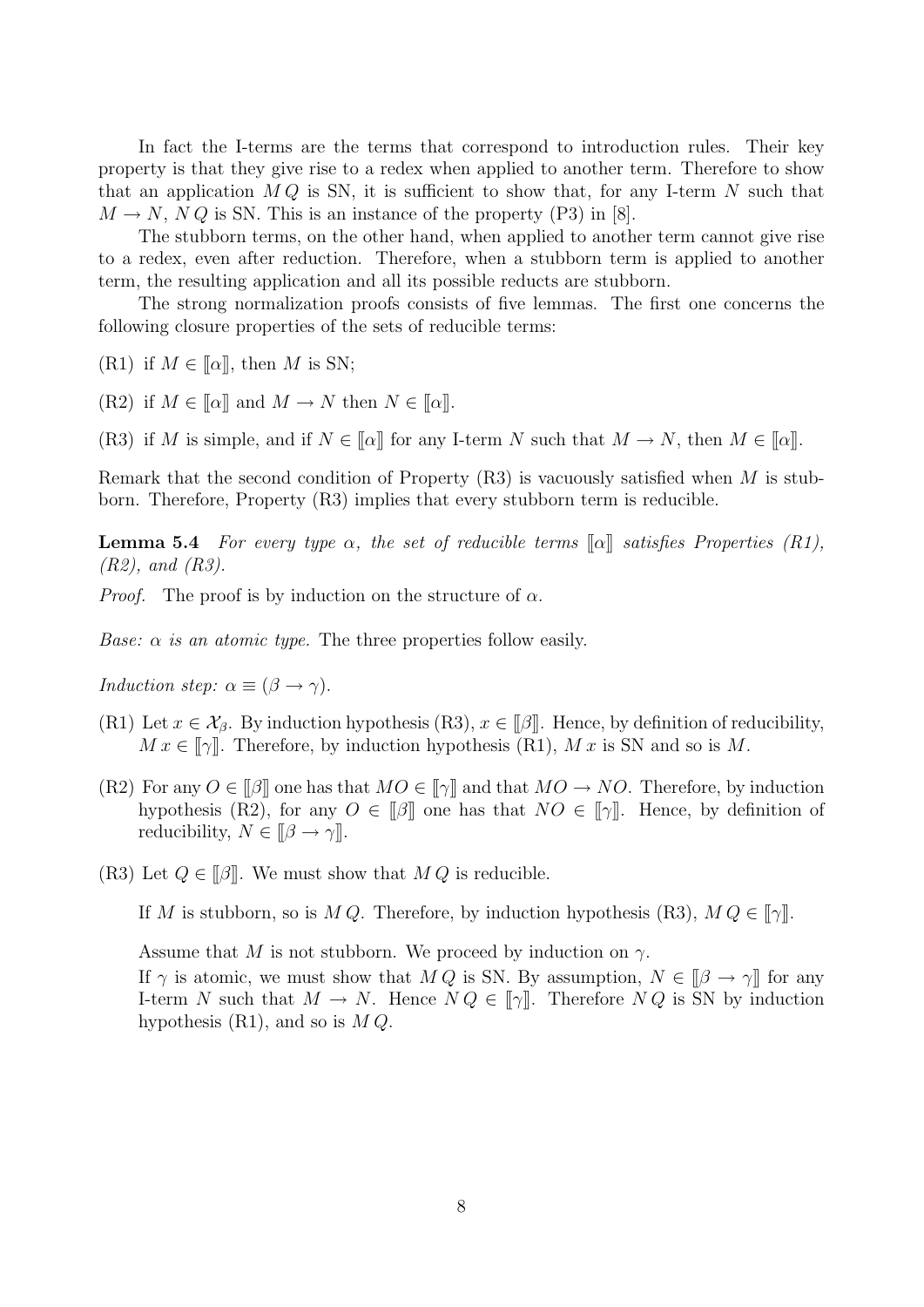If  $\gamma$  is not atomic, we show that  $M Q \in [\![\gamma]\!]$ , by using induction hypothesis (R3). On the one hand we have that  $M Q$  is simple. On the other hand, if there is any I-term  $P$ to which  $M Q$  reduces, the reduction is necessarily of one the following forms:

$$
M Q \stackrel{+}{\rightarrow} \perp_{\beta \to \gamma} Q_1 \to \perp_{\gamma} \equiv P
$$
  
\n
$$
M Q \stackrel{+}{\rightarrow} (\lambda x : \beta. M_1) Q_1 \to M_1[x := Q_1] \to P
$$
  
\n
$$
M Q \stackrel{+}{\rightarrow} (M_1 || M_2) Q_1 \to M_1 Q_1 || M_2 Q_1 \to P
$$
  
\n
$$
M Q \stackrel{+}{\rightarrow} (\perp_{\alpha} || M_2) Q_1 \to M_2 Q_1 \to P
$$

where M respectively reduces to the I-terms  $\perp_{\beta\to\gamma}$ ,  $\lambda x:\beta$ .  $M_1$ ,  $M_1 \parallel M_2$ , or  $\perp_{\alpha} \parallel M_2$ ; and Q reduces to  $Q_1$ . Let N be respectively  $\perp_{\beta\to\gamma}$ ,  $\lambda x:\beta$ .  $M_1$ ,  $M_1 \llbracket M_2$ , or  $\perp_{\alpha} \llbracket M_2$ . By assumption  $N \in [\beta \to \gamma]$ . On the other hand, by induction hypothesis  $(R2)$ ,  $Q_1 \in [\beta]$ . Therefore  $N Q_1 \in [\![\gamma]\!]$ . Hence, again by induction hypothesis  $(R2)$ ,  $P \in [\![\gamma]\!]$ . This allows us to apply induction hypothesis (R3) and conclude that  $M Q \in [\![\gamma]\!]$ .

 $\Box$ 

We have established that every reducible term is strongly normalizable. The next step, in a reducibility proof, is to establish that every term is reducible. To establish this second property, in the case of pure  $\lambda$ -terms, one needs first to prove a lemma about  $\lambda$ -abstraction. More generally, what is needed are such lemmas concerning each form of I-term. Thus we need here three lemmas.

**Lemma 5.5** For every type  $\alpha$ ,  $\perp_{\alpha} \in [\![\alpha]\!]$ .

*Proof.* The proof is by induction on  $\alpha$ . If  $\alpha$  is atomic, we have that  $\perp_{\alpha}$  is SN.

If  $\alpha$  is not atomic, the property follows by induction hypothesis and Property (R3).  $\Box$ 

**Lemma 5.6** Let  $\alpha$  be a type. If  $M, N \in [\![\alpha]\!]$  then  $(M \parallel N) \in [\![\alpha]\!]$ .

*Proof.* The proof is by induction on  $\alpha$ .

At base type, we have that M and N are SN by Property (R1). Therefore, so is  $(M \parallel N)$ . Let  $\alpha \equiv \beta \rightarrow \gamma$ , and assume  $Q \in [\![\beta]\!]$ . If  $(M \parallel N) Q$ , which is simple, reduces to some I-term P, the reduction is necessarily of the following form:

$$
(M \parallel N) Q \rightarrow (M_1 \parallel N_1) Q_1 \rightarrow M_1 Q_1 \parallel N_1 Q_1 \rightarrow P
$$
  

$$
(M \parallel N) Q \rightarrow (\perp_{\alpha} \parallel N_1) Q_1 \rightarrow N_1 Q_1 \rightarrow P
$$

where  $M \to M_1$ ,  $N \to N_1$ , and  $Q \to Q_1$ . By hypothesis, assumption, and Property (R2),  $M_1 \in [\![\beta \to \gamma]\!]$ ,  $N_1 \in [\![\beta \to \gamma]\!]$ , and  $Q_1 \in [\![\beta]\!]$ . Hence  $M_1 Q_1$ ,  $N_1 Q_1 \in [\![\gamma]\!]$ , and, by induction hypothesis,  $(M_1 Q_1 \| N_1 Q_1) \in [\![\gamma]\!]$ . Therefore, by Property  $(R2)$ ,  $P \in [\![\gamma]\!]$ . This allows us to conclude by applying Property (R3).  $\Box$ 

**Lemma 5.7** Let  $x \in \mathcal{X}_{\alpha}$  and  $M \in \Lambda_{\beta}$ . If for all  $N \in [\alpha]$  one has that  $M[x:=N] \in [\beta]$ , then  $\lambda x : \alpha \in [\alpha \rightarrow \beta]$ .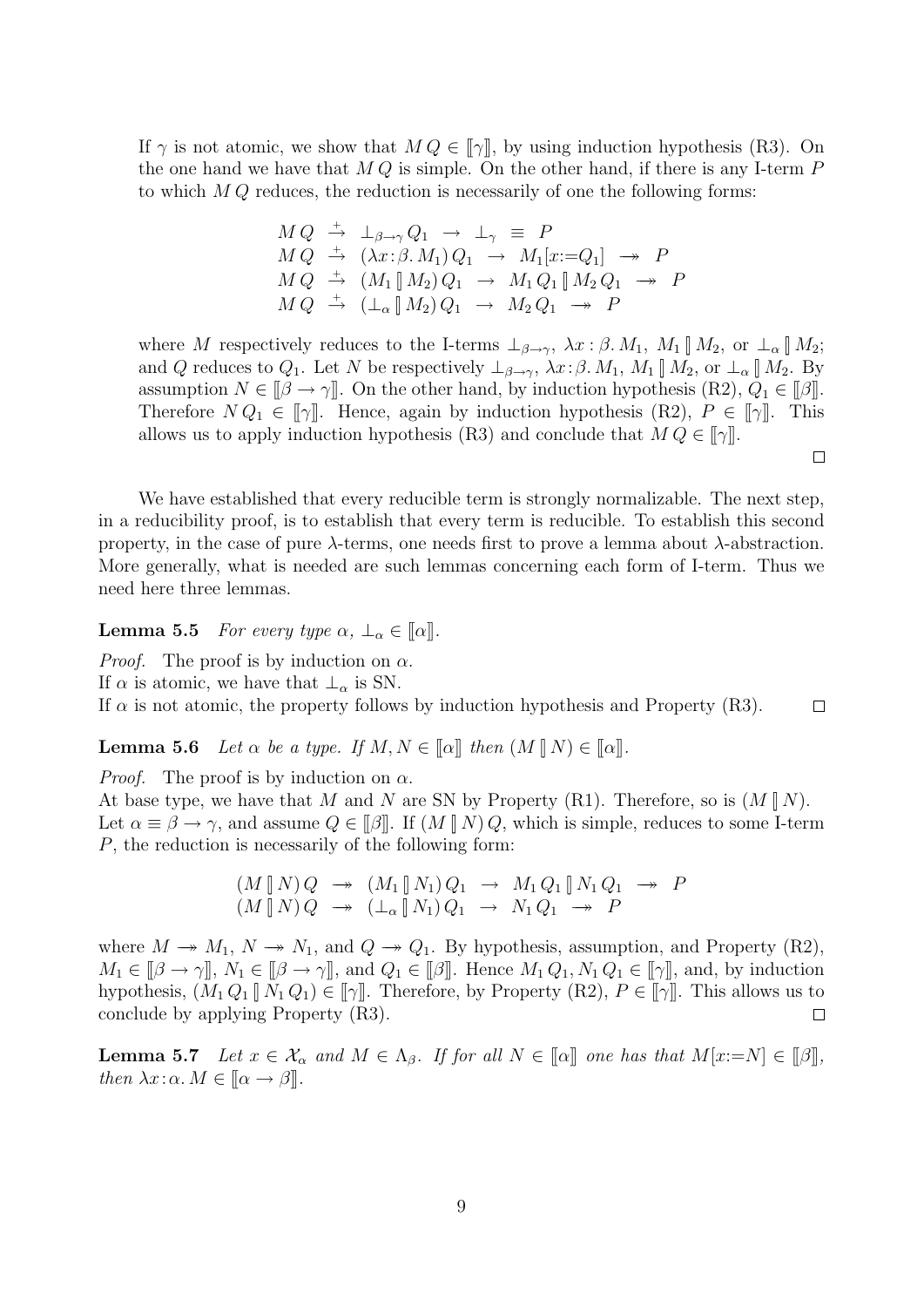*Proof.* We must show that for every  $N \in [\alpha]$ , one has that  $(\lambda x : \alpha M) N \in [\beta]$ . The proof is by induction on  $\beta$ .

Let  $\beta$  be atomic. By hypothesis,  $M[x:=N] \in [\![\beta]\!]$ . Therefore, by Property (R1),  $M[x:=N]$ is SN. It is easy to show that this implies that  $(\lambda x : \alpha M) N$  is SN (for instance, by using Substitution Lemma 3.2.4 in [1]).

Let  $\beta$  be non-atomic. On the one hand, the term  $(\lambda x:\alpha M)N$  is simple. On the other hand, if  $(\lambda x:\alpha M)$  N reduces to some I-term P, the reduction must be of the following form:

 $(\lambda x:\alpha \cdot M) N \rightarrow (\lambda x:\alpha \cdot M_1) N_1 \rightarrow M_1[x:=N_1] \rightarrow P$ 

where  $M \to M_1$  and  $N \to N_1$ . This implies that

$$
M[x:=N] \rightarrow M_1[x:=N_1]
$$

Hence, since  $M[x:=N] \in \mathcal{B}$  by hypothesis, we have that  $P \in \mathcal{B}$  by (R2). Therefore, by (R3),  $\lambda x : \alpha \in [\alpha \rightarrow \beta]$ .  $\Box$ 

**Lemma 5.8** Let  $x_i \in \mathcal{X}_{\alpha_i}$   $(1 \leq i \leq n)$  and let  $M \in \Lambda_{\beta}$  be a term whose free variables are among the  $x_i$ 's. If  $N_i \in [\![\alpha_i]\!]$   $(1 \leq i \leq n)$ , then  $M[x_1:=N_1] \cdots [x_n:=N_n] \in [\![\beta]\!]$ .

*Proof.* The proof is by induction on the structure of M. We write  $M^*$  for  $M[x_1:=N_1]\cdots[x_n:=N_n]$ .

- (i)  $M \equiv \perp_{\beta}$ . By Lemma 5.5,  $\bot_{\beta} \in [\![\beta]\!]$ .
- (ii)  $M \equiv x_i$  and  $\beta \equiv \alpha_i$ .  $M^* \equiv N_i$  and, by hypothesis,  $N_i \in [\![\alpha_i]\!]$ .
- (iii)  $M \equiv \lambda x : \gamma$ . O and  $\beta \equiv (\gamma \rightarrow \delta)$ . By induction hypothesis, for any  $P \in [\![\gamma]\!]$ , we have that  $0^*[x:=P] \in [\![\delta]\!]$ . Therefore, by Lemma 5.7,  $\lambda x:\gamma. O^* \in ||\beta||.$
- (iv)  $M \equiv (OP)$  with  $O \in \Lambda_{(\gamma \to \beta)}$  and  $P \in \Lambda_{\gamma}$ . By induction hypothesis,  $O^* \in [\![\gamma \rightarrow \beta]\!]$  and  $P^* \in [\![\gamma]\!]$ . Therefore, by definition of reducibility,  $(O^* P^*) \in [\![\beta]\!]$ .
- (v)  $M \equiv (O \parallel P)$ . By induction hypothesis,  $O^*, P^* \in [\![\beta]\!]$ . Therefore, by Lemma 5.6,  $(O^* \parallel P^*) \in [\![\beta]\!]$ .

 $\Box$ 

**Proposition 5.9** (Strong Normalization) All the well-typed terms of  $\lambda$ -wLK<sup> $\rightarrow$ </sup> are strongly normalizable.

*Proof.* By Lemma 5.8, taking  $N_i \equiv x_i$ , every well-typed term is reducible. Then, by Lemma 5.4, Property (R1), every well-typed term is SN.  $\Box$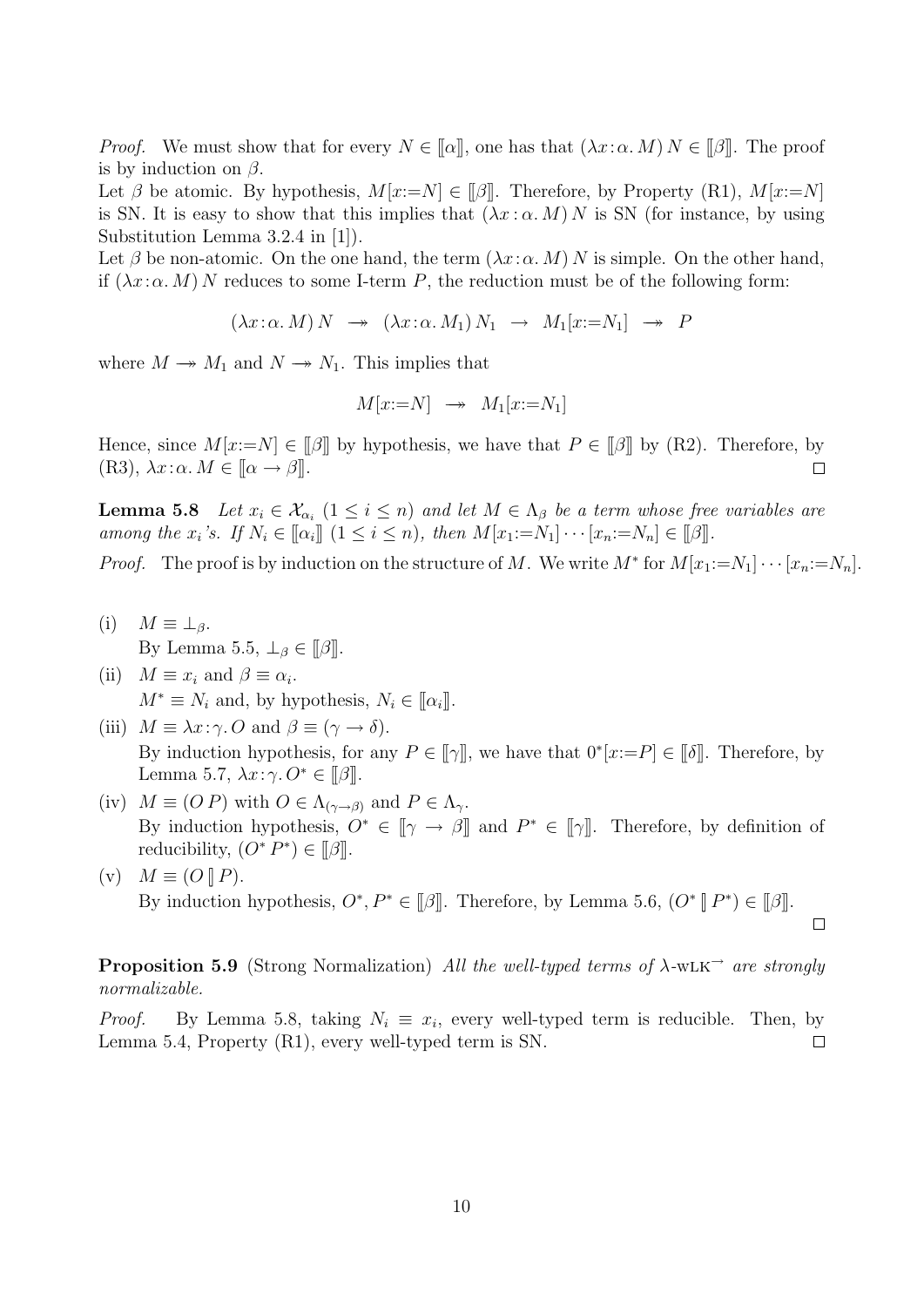#### 6 Other Reduction Rules

Reduction Rules (ii), (iii), and (iv) of Definition 4.1 model the way in which the right structural rules interact with the other rules. In Gentzen's LK, other interactions exist. For instance, right-contraction commutes with implication-introduction:

$$
\begin{array}{ccc}\n\vdots & \vdots & \vdots \\
\Gamma, \alpha \vdash \beta, \beta, \Theta & \Gamma, \alpha \vdash \beta, \beta, \Theta \\
\hline\n\Gamma, \alpha \vdash \beta, \Theta & \rightarrow & \Gamma \vdash \alpha \rightarrow \beta, \alpha \rightarrow \beta, \Theta \\
\Gamma \vdash \alpha \rightarrow \beta, \Theta & \Gamma \vdash \alpha \rightarrow \beta, \alpha \rightarrow \beta, \Theta\n\end{array}
$$

Therefore, one may think of the following additional reduction rules:

(v)  $M \perp_{\alpha} \to \perp_{\beta}$  (in a context where M is of type  $\alpha \to \beta$ ) (vi)  $\lambda x : \alpha \perp_{\beta} \rightarrow \perp_{(\alpha \rightarrow \beta)}$ (vii)  $M$  (  $\lbrack\!\lbrack$ i∈n  $N_i) \rightarrow \Box$ i∈n  $MN_i$ (viii)  $\lambda x:\alpha$ . (  $\parallel$ i∈n  $M_i) \rightarrow \Box$ i∈n  $\lambda x \,:\, \alpha \,.\, M_i$ 

Strong Normalization still holds with these additional reduction rules (the proof of course is longer because there are numerous subcases, and the notion of I-term is more intricate). Besides, with the additional rules, the normal form of a term is either  $\perp_{\alpha}$ , or of the form  $\int_{i \in n} M_i$  where each  $M_i$  is a well-typed term of Church's simply typed  $\lambda$ -calculus. Moreover, when a sequent is derivable, there is a least one term whose normal form is not  $\perp_{\alpha}$ . This, together with subject reduction, proves Proposition 3.3, and gives us an effective procedure to extract natural deduction proofs from a term in our system.

There are, however, good reasons why we did not allow for the additional reduction rules. On the one hand, they correspond to a sort of awkward call-by-value strategy. Rule (v), for instance, amounts to a kind of strictness while Rule (vi) says that the functions must be completely evaluated. On the other hand, they distroy the confluence of the calculus.

#### 7 Conclusions and Future Work

The results that are presented in this paper can be extended in several ways.

While we have worked in the implicative fragment, the other propositional connectives can be taken into account as we exposed in [4]. Then the extension of Definition 4.1 to the system containing all the connectives is rather systematic, and the proofs of the different lemmas and theorems may be adapted.

As we already mentioned, there is a strong connection with intuitionistic semantic tableaux [5]. By adapting Definition 3.2 we could define a typing system in which the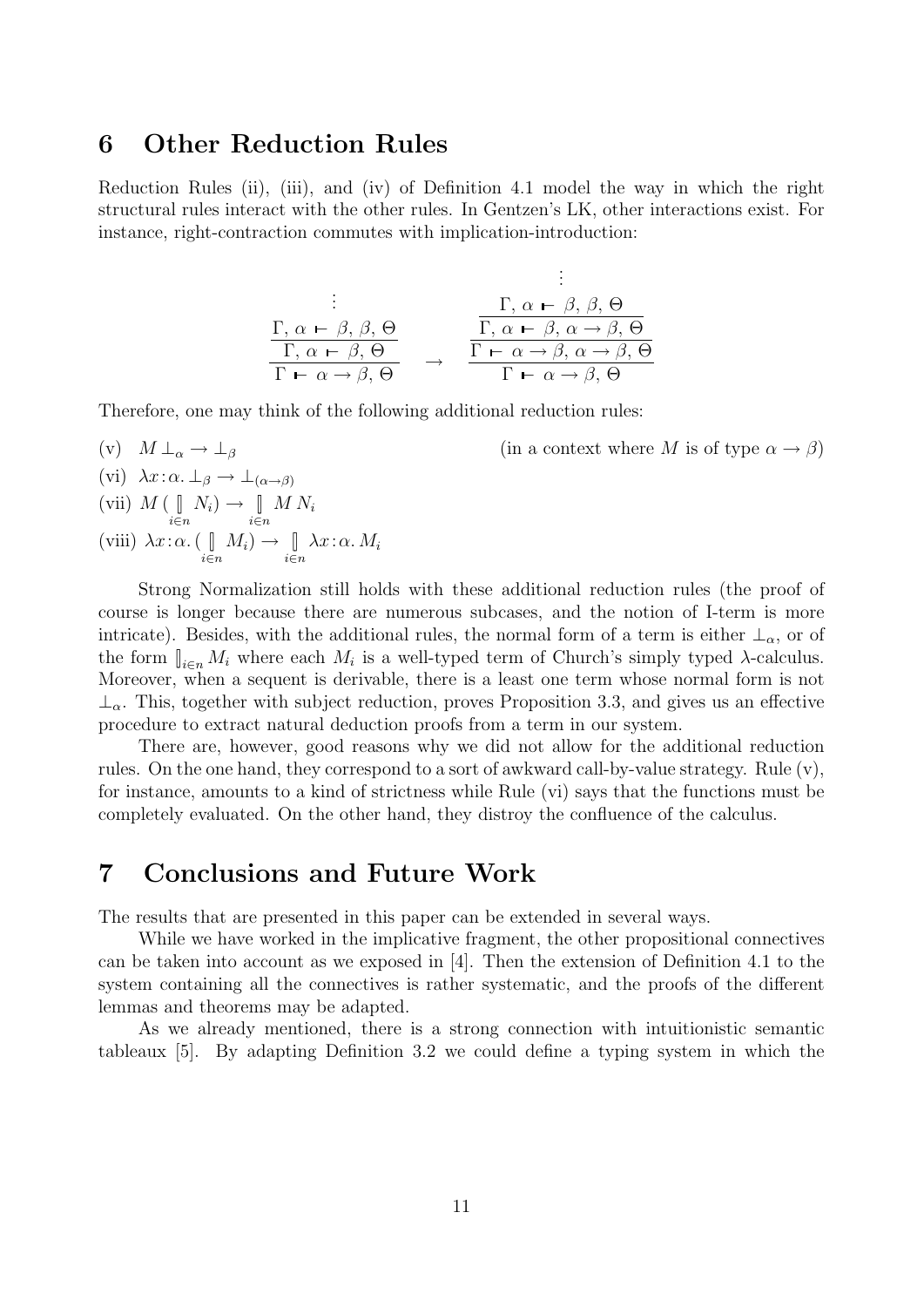derivation of a typing judgment can be interpreted as an intuitionistic tableau. Then, strongnormalization would give us an effective procedure to extract natural deduction proofs from semantic tableaux.

Our final goal remains to analyze classical proofs. Therefore we must waive the side condition that comes with the introduction rule for implication.

A first solution would be to reintroduce the  $\epsilon$ -operator. With respect to this, the results that we have obtained in this paper are encouraging. In particular, the strong normalization proof is not affected by the addition of the  $\epsilon$ -operator, which corresponds simply to the addition of new constants. This observation, however, makes only one half of the job because we must also provide reduction rules to deal with  $\epsilon$ . As we have stressed in the introduction, the natures of the non-determinisms related respectively to  $\epsilon$  and to the right structural rules are different. In this paper, we have explained how to deal with the latter. In order to handle the former, we must accept to deal with reduction relations that are not confluent and not effective. For instance, we must accept reduction rules such as the following:

$$
\frac{\Gamma \vdash \Theta, \epsilon(\alpha) : \alpha \quad \Gamma \vdash \Theta, M : \alpha}{\Gamma \vdash \Theta, \epsilon(\alpha) \rightarrow M : \alpha}
$$

A second solution consists in providing the  $\lambda$ -terms with some communication mechanism. Consider once more the introduction rule for implication:

$$
\frac{x:\alpha, \Gamma \vdash \Theta, M:\beta}{\Gamma \vdash \Theta, \lambda x:\alpha. M:\alpha \rightarrow \beta}
$$

The problem, in the classical case, is that x may occur free in  $\Theta$ . If one allows for oneproducer/many-consumers communication, the classical rule may become the following:

$$
\frac{x:\alpha, \Gamma \vdash \Theta, (N_i : \gamma_i)_{i \in n}, M : \beta}{\Gamma \vdash \Theta, ([a?x].N_i : \gamma_i)_{i \in n}, \lambda x : \alpha. [a!x].M : \alpha \to \beta} \quad x \text{ does not occur free in } \Theta.
$$

where  $[a?x]$  means input x from channel a, and  $[a!x]$  means output x on channel a. With such a rule, the sequent corresponding to a main cut reduces as follows:

$$
\Gamma \leftarrow \Theta, ([a?x].N_i : \gamma_i)_{i \in n}, \Xi[y := (\lambda x : \alpha, [a!x].M) N] \rightarrow
$$
  
\n
$$
\Gamma \leftarrow \Theta, ([a?x].N_i : \gamma_i)_{i \in n}, \Xi[y := [a!N].M[x := N]] \rightarrow
$$
  
\n
$$
\Gamma \leftarrow \Theta, (N_i[x := N] : \gamma_i)_{i \in n}, \Xi[y := M[x := N]]
$$

We are currently working on this solution.

# References

[1] H.P. Barendregt. The lambda calculus, its syntax and semantics. North-Holland, revised edition, 1984.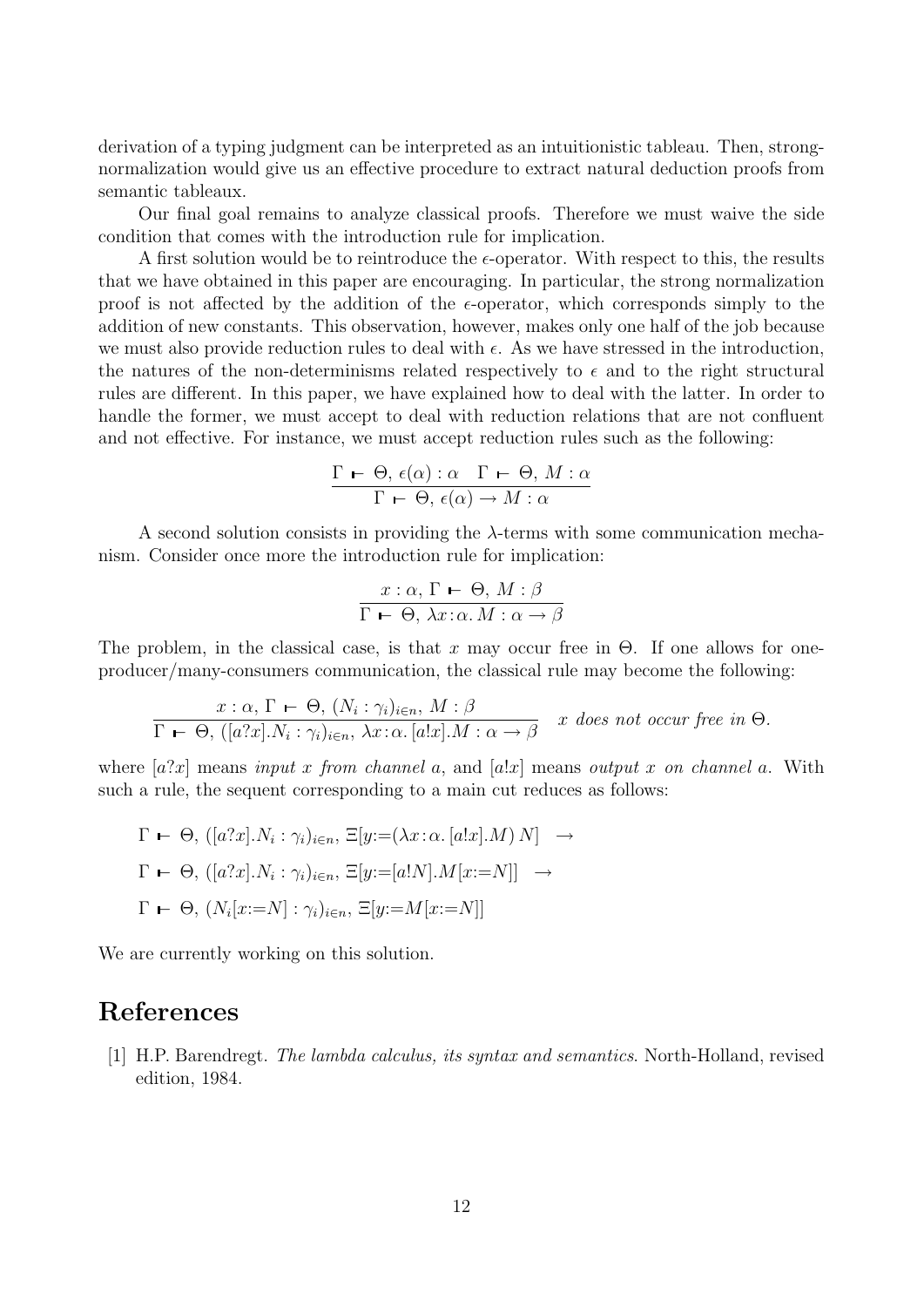- [2] R. Constable and C. Murthy. Finding computational content in classical proofs. In G. Huet and G. Plotkin, editors, Logical Frameworks, pages 341–362. Cambridge University Press, 1991.
- [3] H.B. Curry and R. Feys. *Combinatory Logic, Vol. I.* North-Holland, 1958.
- [4] Ph. de Groote. Denotations for Classical Proofs Preliminary Results. In A. Nerode and M. Taitslin, editors, Second International Symposium on Logical Foundations of Computer Science, Tver'92, volume 620 of Lecture Notes in Computer Science, pages 105–116. Springer Verlag, 1992.
- [5] M.C. Fitting. Intuitionistic Logic Model Theory and Forcing. North Holland Publishing Company, 1969.
- [6] J.H. Gallier. Logic for Computer Science. John Wiley & Sons, 1988.
- [7] J.H. Gallier. On Girard's "Candidats de Réductibilité". In P. Odifreddi, editor, Logic and Computer Science, pages 123–203. Academic Press, 1990.
- [8] J.H. Gallier. On the correspondence between proofs and λ-terms. In Ph. de Groote, editor, Cahiers du Centre de Logique (Université Catholique de Louvain), Volume 8, pages 55–138. Academia, Louvain-la-Neuve, 1995.
- [9] G. Gentzen. Recherches sur la d´eduction logique (Untersuchungen ¨uber das logische schliessen). Presses Universitaires de France, 1955. Traduction et commentaire par R. Feys et J. Ladrière.
- [10] J.-Y. Girard. A new constructive logic: Classical logic. Mathematical Structures in Computer Science, 1:255–296, 1991.
- [11] J.-Y. Girard, Y. Lafont, and P. Taylor. Proofs and Types, volume 7 of Cambridge Tracts in Theoretical Computer Science. Cambridge University Press, 1989.
- [12] T. G. Griffin. A formulae-as-types notion of control. In *Conference record of the seven*teenth annual ACM symposium on Principles of Programming Languages, pages 47–58, 1990.
- [13] J.R. Hindley and J.P. Seldin. Introduction to combinators and λ-calculus. London Mathematical Society Student Texts. Cambridge University Press, 1986.
- [14] W.A. Howard. The formulae-as-types notion of construction. In J. P. Seldin and J. R. Hindley, editors, to H. B. Curry: Essays on Combinatory Logic, Lambda Calculus and Formalism, pages 479–490. Academic Press, 1980.
- [15] S.C. Kleene. *Introduction to metamathematics*. North-Holland Publishing Company, 1954. Sixth Reprint (1971).